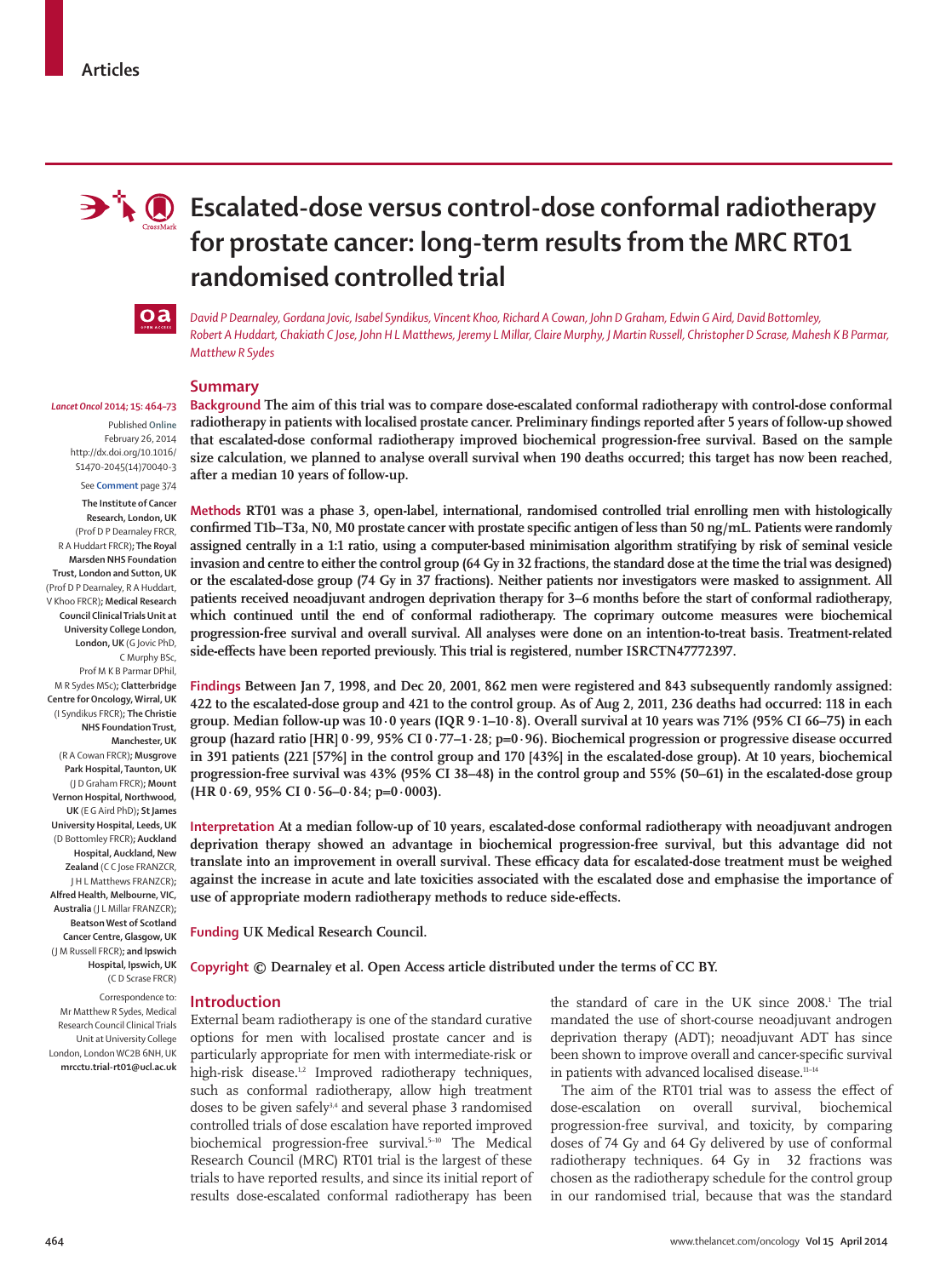dose at the time the trial was designed. We initially reported findings of the trial with a 5-year median followup and now update these results with a median follow-up of 10 years, because the target number of deaths for analysis of overall survival has been reached. Treatmentrelated side-effects have been reported previously.<sup>7,15,16</sup>

# **Methods**

# **Study design and participants**

RT01 was a phase 3, open-label, international, randomised controlled trial comparing dose-escalated conformal radiotherapy with control-dose conformal radiotherapy. It was preceded by a pilot study at the Royal Marsden Hospital.<sup>5</sup> Patients were registered, initiated on neoadjuvant ADT, and then randomly assigned to receive either control or escalated radiotherapy using conformal radiotherapy techniques. Men 18 years or older with histologically confirmed T1b–T3a, N0, M0 prostate cancer and prostate-specific antigen (PSA) of less than 50 ng per mL, with no contraindications for radical radiotherapy were included in the trial. All patients gave written informed consent. The trial was overseen by a trial management group and reviewed on three occasions by an independent data-monitoring committee. No formal stopping rules were specified. At each review, the Data Monitoring and Ethics Committee recommended that the trial could continue. This study was done in compliance with the Declaration of Helsinki, and the protocol was approved by the appropriate Research Ethics Committees.

## **Randomisation and masking**

Consenting patients were randomly assigned in a 1:1 ratio to control or escalated-dose conformal radiotherapy centrally at the MRC clinical trials unit (CTU) using a computer-based minimisation algorithm, stratifying for risk of seminal vesicle invasion and centre. Sites phoned MRC CTU to randomise patients. Neither participants nor investigators were masked to the allocated treatment because blinding was not practicable. The random allocation list was created by the MRC CTU.

# **Procedures**

As reported previously, androgen deprivation was achieved using injections of luteinising-hormonereleasing hormone agonists every 4 weeks and was accompanied by antiandrogen therapy to prevent flare events.7 Neoadjuvant ADT was given for 3–6 months before commencement of conformal radiotherapy and continued until the end of conformal radiotherapy.

Men were randomised to receive either a control-dose schedule (64 Gy in 32 fractions; control group) schedule, or an escalated-dose schedule (74 Gy in 37 fractions). All radiotherapy treatments used three-dimensional conformal techniques as previously described.7,11,17 The radiotherapy phase 1 target volume included the prostate and all or part of the seminal vesicles, depending on the



*Figure 1:* Trial profile

|                                                | Control group<br>$(N=421)$ | <b>Escalated-dose</b><br>$qroup(N=422)$ |  |  |
|------------------------------------------------|----------------------------|-----------------------------------------|--|--|
| Age (years)                                    |                            |                                         |  |  |
| Median (range)                                 | $67(46 - 80)$              | $67(48-80)$                             |  |  |
| T stage                                        |                            |                                         |  |  |
| T1b/T1c                                        | 106 (26%)                  | 103 (25%)                               |  |  |
| T2a/T2b                                        | 236 (57%)                  | 239 (57%)                               |  |  |
| T3a/T3b                                        | 71 (17%)                   | 76 (18%)                                |  |  |
| Not known                                      | 8                          | $\overline{4}$                          |  |  |
| Gleason score*                                 |                            |                                         |  |  |
| 6 or lower                                     | 261 (62%)                  | 249 (59%)                               |  |  |
| 7                                              | 105 (25%)                  | 117 (28%)                               |  |  |
| 8 or higher                                    | 52 (12%)                   | 54 (13%)                                |  |  |
| Not known                                      | $\overline{\mathcal{L}}$   | $\mathcal{D}$                           |  |  |
| Prehormone PSA (ng/mL)                         |                            |                                         |  |  |
| Median (IQR)                                   | $12.8(8.4 - 20.0)$         | $12.8(7.8-20.2)$                        |  |  |
| Mean (SD)                                      | 15.6(10.0)                 | 15.2(9.6)                               |  |  |
| Risk group for involvement of seminal vesicles |                            |                                         |  |  |
| l ow                                           | 137 (33%)                  | 138 (33%)                               |  |  |
| Moderate                                       | 284 (67%)                  | 284 (67%)                               |  |  |
| NCCN risk group*                               |                            |                                         |  |  |
| Low                                            | 79 (19%)                   | 81 (19%)                                |  |  |
| Intermediate                                   | 159 (38%)                  | 152 (36%)                               |  |  |
| High                                           | 178 (43%)                  | 184 (44%)                               |  |  |
| Unobtainable                                   | 5                          | 5                                       |  |  |
|                                                |                            |                                         |  |  |

Data are n (%) unless otherwise specified. Percentages exclude missing data. Some percentages do not total 100% because of rounding. PSA=prostate-specific antigen. NCCN=National Comprehensive Cancer Network. \*If Gleason score was missing, WHO differentiation was used in the following way: well, moderate, or poor differentiation is classified as Gleason score of 6, 7, or 8, respectively.

*Table 1:* **Baseline characteristics**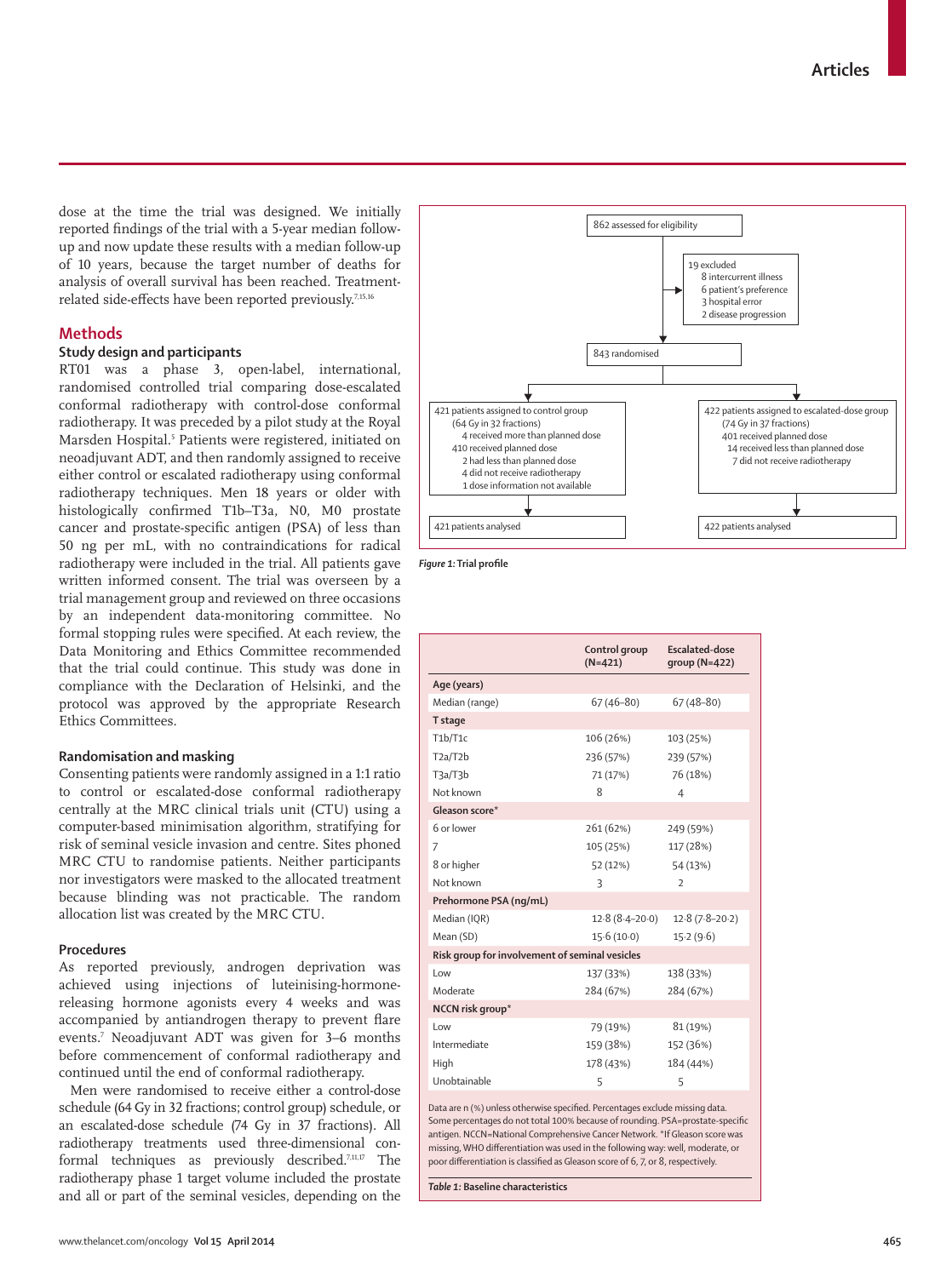risk of seminal vesicle invasion.<sup>18</sup> All patients were treated to a dose of 64 Gy in 32 fractions over 6·5 weeks using a standard three-field plan (anterior field and left and right lateral or posterior oblique fields) with a  $1.0$  cm margin. Patients randomised to the escalated-dose group had a phase 2 boost to the prostate alone using a six-field technique (left and right anterior oblique, left and right posterior oblique, and left and right lateral fields) with no margin added. The boost radiotherapy followed the phase 1 treatment. All doses were prescribed to the isocentre. Beam shaping was with multileaf collimators or customised shaped blocks and treatment was delivered with 6–10 MV photons. No dose constraints for normal tissues were specified. Verification was with daily and then weekly port films and images.

Men were followed-up throughout radiotherapy at 6 monthly intervals up to 2 years, and annually thereafter. Acute and late treatment-related side-effects were collected using Radiation Therapy Oncology Group<sup>19</sup> and Late Effects of Normal Tissues-Subjective Objective Management Analytic scales<sup>20</sup> and timed from the start of radiotherapy. Disease assessments were PSA, digital rectal examination, and symptoms. Technetium-99m bone scans, CT, or MRI were done as clinically indicated. The design, objectives, eligibility criteria for patients, treatment methods, and statistical considerations are detailed elsewhere.<sup>7,17</sup>

#### **Outcomes**

The coprimary outcome measures were overall survival and biochemical progression-free survival. Overall



*Figure 2:* **Primary analysis of overall survival and biochemical progression-free survival**

(A) Overall survival, predicted from Kaplan-Meier function and flexible parametric model. (B) Absolute difference in overall survival, from flexible parametric model. (C) Biochemical progression-free survival, predicted by Kaplan-Meier function and flexible parametric model. (D) Absolute difference in biochemical progression-free survival, from flexible parametric model.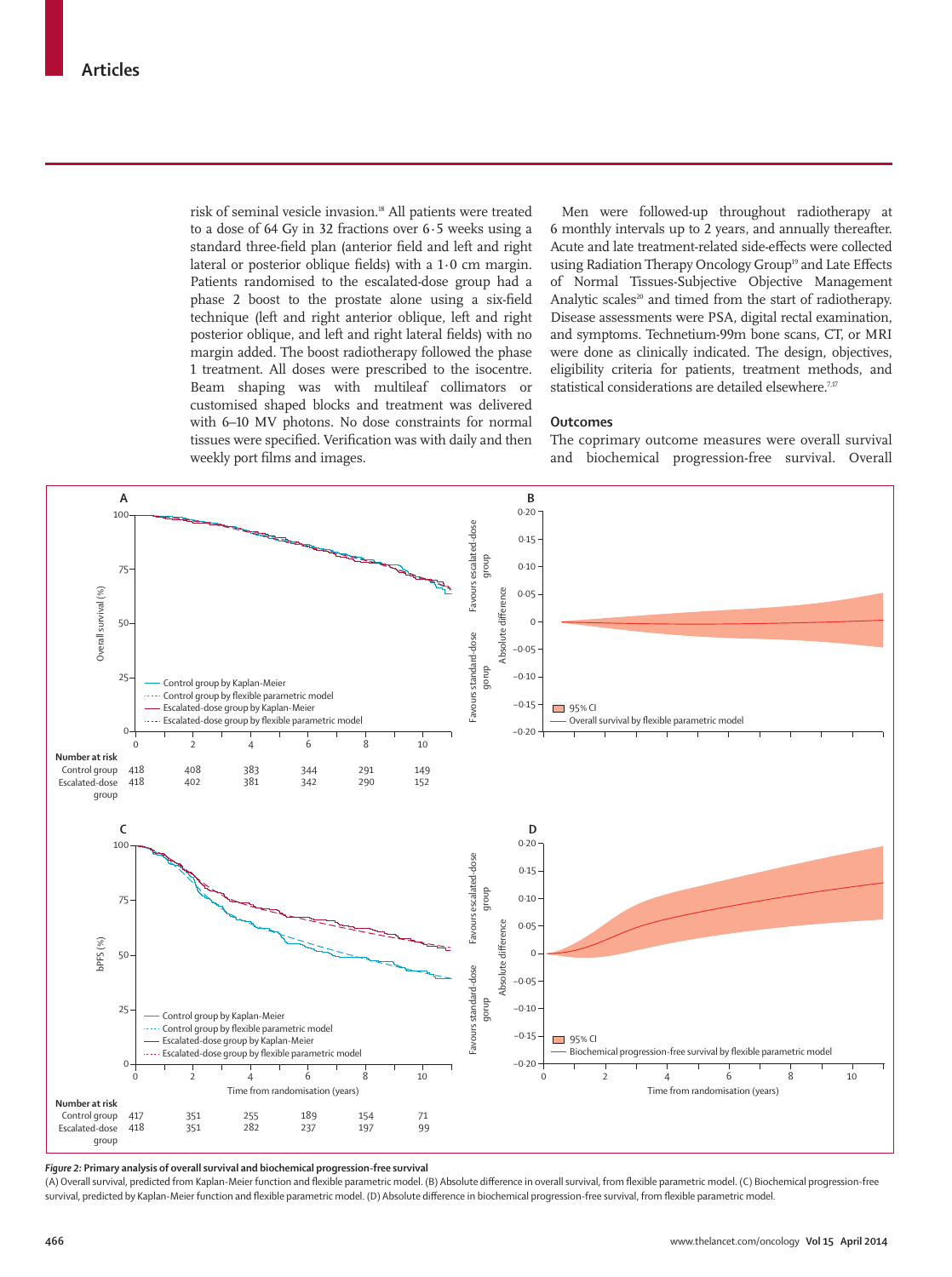survival was defined as time from randomisation to death from any cause or censoring at date of last contact. Biochemical progression-free survival was defined as time from randomisation to biochemical failure, death from prostate cancer, or development of local, nodal, or metastatic disease, whichever occurred first.

Additional outcome measures were biochemical failure (an increase in PSA concentration to 50% above nadir and above 2 ng/mL 6 months or more after the start of radiotherapy); progression-free survival (excluding PSA failure); initiation of long-term salvage ADT; development of metastases; death from prostate cancer; and metastasesfree survival (time to development of any metastases or death from prostate cancer). Cause of death was reviewed by pairs of clinicians from a panel of five individuals who were masked to treatment allocation.

The original protocol specified five primary outcome measures (biochemical progression-free survival [named as "biochemical control" in the protocol, freedom from local progression, metastases free survival, overall survival, and late toxicity); with sample size calculations included for local control and overall survival. During the course of the trial, the Trial Management Group, Independent Data Monitoring Committee, and Trial Steering Committee agreed from external evidence that biochemical progression-free survival was a more important outcome measure than local control. Therefore, the trigger for intermediate and long-term analyses has been biochemical progression-free survival and overall survival. All outcome measures are reported.

#### **Statistical analysis**

We estimated that inclusion of about 800 patients would meet the targets for the numbers of patients in the subgroups at low-risk and intermediate-risk of seminal vesicle involvement.<sup>17</sup> We assumed that survival at 5 years would be 50% in patients in the control group, and the trial aimed to achieve a 15% increase in survival at 5 years in the escalated-dose group. Assuming proportional hazards, this improvement corresponds to a hazard ratio (HR) of 0·62. With 90% power and a 5% two-sided significance level, we established that about 194 deaths were needed for this analysis of overall survival.

We did all analyses on an intention-to-treat basis, with patients analysed according to allocated treatment group. We used a two-sided 5% significance level for all analyses. All analysed outcome measures are presented in this report.

We used standard survival analysis methods to investigate time from randomisation to the first reported event for each outcome measure, except for time to death from prostate cancer. Patients who have not yet reported the relevant event are censored at the date of last contact. Median follow-up time was established with the reverse Kaplan-Meier method. The assumption of proportionality of hazards was tested. Hazard ratios (HR) were estimated with Cox models, adjusted for seminal vesicle risk group.18 We applied the restricted mean survival time method to overall survival and biochemical progressionfree survival, as an additional method of estimating difference between the treatments, with the restriction time being 10 years. We used flexible parametric modelling to estimate restricted mean survival time. All comparisons are expressed relative to the control group; therefore, an HR of less than 1·0 indicates a decreased risk in the escalated-dose group.

We did a competing-risk analysis for prostate cancer death because the number of deaths from causes other than prostate cancer exceeded the prespecified level of 20%. For this analysis, time to prostate cancer death is presented with cumulative incidence function rather than survival function; sub-HR is presented with 95% CI and p value. We used the method of Fine and Gray<sup>21</sup> to estimate sub-HR. Cause-specific HRs are presented for both prostate cancer and non-prostate-cancer deaths.

We did pre-planned, exploratory subgroup analyses to examine consistency of effect across seminal vesicle risk group (low *vs* moderate) and National Comprehensive Cancer Network (NCCN) risk group (low *vs* intermediate  $\nu s$  high).<sup>2</sup> This analysis uses  $\chi^2$  tests for heterogeneity of interaction or trend when appropriate, and examines overall survival and biochemical progression-free survival. A health economic analysis is planned.

We used Stata (version 12.1) for analyses. This trial is registered, number ISRCTN47772397.



*Figure 3:* **Subgroup analyses of overall survival and biochemical progression-free survival** (A) Overall survival and risk of seminal vesicle involvement. (B) Overall survival and National Comprehensive Cancer Network risk group. (C) Biochemical progression-free survival and risk of seminal vesicle involvement. (D) Biochemical progression-free survival and National Comprehensive Cancer Network risk group. HR=hazard ratio.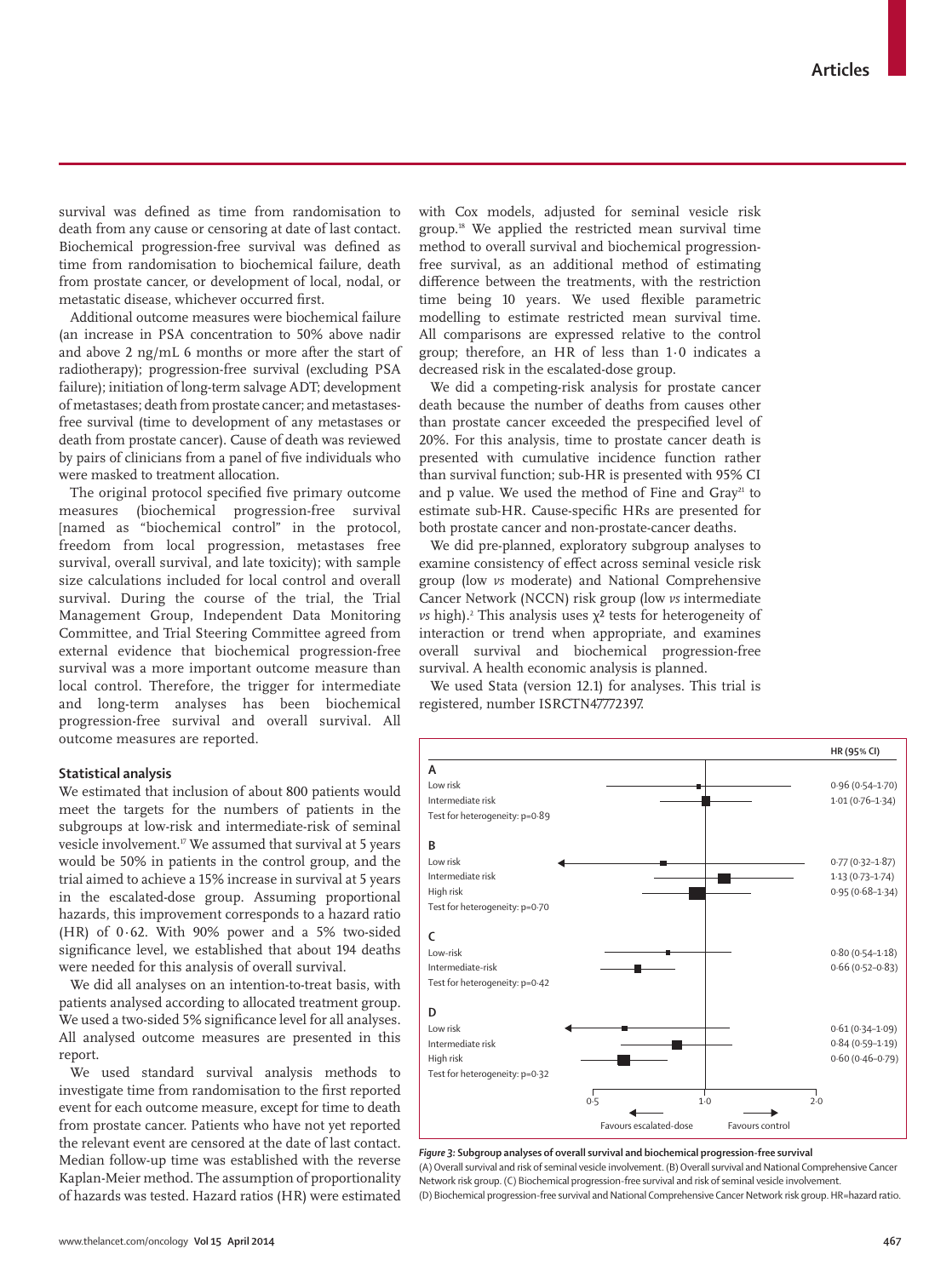See **Online** for appendix

#### **Role of the funding source**

The trial was sponsored by UK Medical Research Council and conducted by the MRC Clinical Trials Unit (from August, 2013, part of University College London). MRC employees were central to the conduct of the trial and the development of this report. The sponsor of the trial had no role in trial design, data analysis, or data interpretation. MRS and GJ had access to raw data. MRS had access to all data in the trial and had final responsibility for the decision to submit for publication.

### **Results**

Between Jan 7, 1998, and Dec 20, 2001, 862 men were registered and 843 subsequently randomised: 422 to the escalated-dose group and 421 to the control group (figure 1).

Table 1 shows characteristics of the patients at baseline; the groups were balanced. Overall, median age was 67 years (IQR 63–71), and presenting median PSA was 12·8 (IQR 8·1–20·0). 209 (25%) of 831 patients had T1 stage cancers, 475 (57%) had T2 stage, and 147 (18%) had T3 cancers; T stage was unavailable for 12 patients. Analyses of biopsy specimens were reported by local histopathologists, and showed Gleason scores of 6 or lower in 510 (61%) of the 838 enrolled patients, a score of 7 in 222 (26%) of patients, and a score 8 of or higher in 13% (106) of patients; Gleason score was not available for five patients. 160 (19%) of 833 patients had low-risk disease according to NCCN criteria, 311 (37%) had intermediate-risk disease, and 362 (43%) had high-risk disease; unavailability of T-stage or histological grading precluded ascertainment of risk group in ten patients. 275 (33%) of 843 patients had a low risk of seminal vesicle involvement; 568 (67%) had intermediate or high risk. Median follow-up was 10·0 years (IQR 9·1–10·8; range 0·6–13·4). Overall, 117 patients were alive at 11 years and 30 at 12 years.

As of Aug 2, 2011, 236 deaths had been reported, 118 in each group, triggering the overall survival analysis. There was no difference in 10 year overall survival between groups: 10 year overall survival was 71% (95% CI 66–75) in both groups (HR 0·99, 95% CI 0·77–1·28, p=0·96, figure 2). Mean overall survival, using the flexible parametric model and when restricted to 10 years, was 9·30 years (95% CI 9·08–9·52) for the control group and 9·28 years (9·06–9·50) for the escalated-dose group. There was no evidence of a difference between restricted mean survival:  $-0.02$  years (95% CI  $-0.34$  to  $0.29$ ; p= $0.88$ ).

For patients who had not yet reported a biochemical progression event, adherence to PSA testing was 90% complete at 5 years and 76% complete at 10 years. Adherence patterns were much the same in the two randomised groups (appendix). 391 biochemical progression events occurred: 221 (57%) in the control group and 170 (43%) in the escalated-dose group. Biochemical progression-free survival was better in the escalated-dose group, being 43% at 10 years (95% CI 38–48) in the control group and 55% (50–61) in the escalated-dose group (HR 0·69, 95% CI 0·56–0·84; p=0·0003, figure 2). Mean biochemical progressionfree survival, when time of analysis was restricted to 10 years, was 7·33 years (95% CI 6·87–7·80) in the control group and  $8.01$  years  $(7.60 - 8.40)$  in the escalated-dose group, leading to an improvement in restricted mean survival of 0·69 years with escalateddose radiotherapy (95% CI  $0.08-1.30$ ; p=0.03). This finding represents a relative improvement of about 10% in the escalated-dose group compared to the control group.

|                                        | HR (Escalated<br>vs Control) | 95% CI        | p value | Control group<br>events | Escalated-dose<br>group events | Control group at<br>10 years<br>$(% \mathbb{R}^2)$ (% [95% CI]) | <b>Escalated-dose</b><br>group 10 years<br>$(% \mathbb{R}^2)$ (% [95% CI]) |
|----------------------------------------|------------------------------|---------------|---------|-------------------------|--------------------------------|-----------------------------------------------------------------|----------------------------------------------------------------------------|
| Primary                                |                              |               |         |                         |                                |                                                                 |                                                                            |
| Overall survival                       | 0.99                         | $0.77 - 1.28$ | 0.96    | 118                     | 118                            | 71% (66-75)                                                     | 71% (66-75)                                                                |
| Biochemical progression-free survival* | 0.69                         | $0.56 - 0.84$ | 0.0003  | 221                     | 170                            | 43% (38-48)                                                     | 55% (50-61)                                                                |
| Additional                             |                              |               |         |                         |                                |                                                                 |                                                                            |
| Biochemical failuret                   | 0.67                         | $0.55 - 0.83$ | 0.0003  | 208                     | 157                            | 45% (40-51)                                                     | 58% (53-64)                                                                |
| Initiation of ADT                      | 0.76                         | $0.58 - 0.99$ | 0.04    | 123                     | 97                             | 68% (63-73)                                                     | 74% (69-79)                                                                |
| PFS‡                                   | 0.76                         | $0.60 - 0.97$ | 0.03    | 148                     | 120                            | $61\%$ (56-66)                                                  | 69% (64-74)                                                                |
| Any metastases                         | 0.94                         | $0.62 - 1.42$ | 0.76    | 46                      | 44                             | 88% (84-91)                                                     | 88% (84-91)                                                                |
| <b>MFSS</b>                            | 0.94                         | $0.67 - 1.32$ | 0.72    | 67                      | 65                             | 82% (77-86)                                                     | 83% (78-87)                                                                |
| Time to prostate cancer death          | 1.07                         | $0.71 - 1.61$ | 0.75    | $\ddotsc$               | $\cdot \cdot$                  |                                                                 |                                                                            |
| Prostate cancer death                  | $1.06$                       | $0.70 - 1.60$ | 0.79    | 44                      | 47                             | $11\% (9-14)$                                                   | $11\% (9-13)$                                                              |
| Non-prostate cancer death              | 0.96                         | $0.69 - 1.32$ | 0.78    | 74                      | 71                             | $18% (15-21)$                                                   | 18% (15-21)                                                                |

The assumption of proportional hazards was tested and there was no evidence of non-proportionality for any of the outcome measures; therefore, HR is an appropriate summary measure. HR=hazard ratio. ADT=androgen deprivation therapy. PFS=progression-free survival. MFS=metastases-free survival. \*Defined as PSA failure or PFS event. †Defi ned as PSA greater than 2 ng/mL, 6 months or more after commencement of radiotherapy and PSA rising from nadir concentration by 50% or more. ‡Defi ned as local progression, lymph node, bone or other metastases, prostate-cancer-related death, or restart of ADT. SDefined as bone or other metastases or prostate-cancer-related death. ¶Sub-HR. ||Cause-specifi c HR.

*Table 2:* **Outcome measures**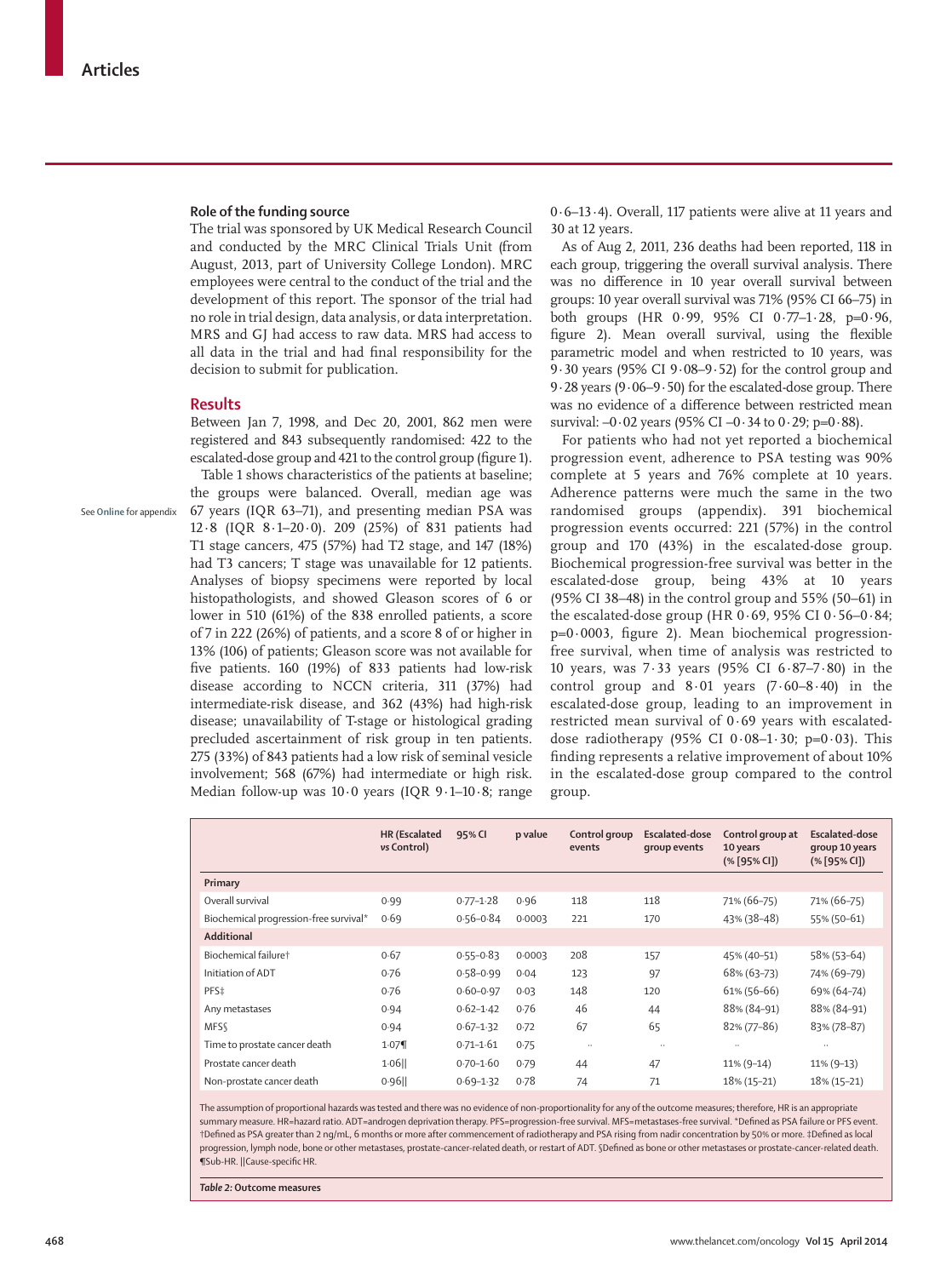

*Figure 4:* **Additional outcome measures**

(A) Progression-free survival, Kaplan-Meier plot. (B) Initiation of ADT, Kaplan-Meier plot. (C) Metastases-free survival, Kaplan-Meier plot. (D) Cumulative incidence of PC deaths and non-PC deaths. ADT=androgen deprivation therapy. PC=prostate cancer.

Figure 3 shows subgroup analyses by seminal vesicle involvement and NCCN risk group. We identified no difference in the treatment effect across these subgroups in overall survival and biochemical progression-free survival. Progression-free survival, biochemical failure, and delayed commencement of salvage ADT were all significantly better in the escalated-dose group compared to the control group (table 2, figure 4). Of patients who had biochemical progression, a lower proportion (67 [30%] of 221 patients) in the control group had metastases, or died from prostate cancer compared to the escalated-dose group (65 [38%] of 170 patients). Notably, of the 391 patients who developed PSA failure or progressive disease, only 220 (56%) reported commencing long-term salvage ADT (123 in the control group, 97 in the escalated-dose group). Of 268 men who had clinical evidence of progressive disease, 132 (49%) developed metastases or died from prostate cancer (67 in the control group, 65 in the escalated-dose group).

According to the central, blinded review of deaths, 91 of 236 (39%) deaths were from prostate cancer (44 in the control group, 47 in the escalated-dose group), 132 (56%) were from other causes (68 in the control group *vs* 64 in the escalated-dose group), and for 13 (6%) patients there were insufficient data for the reviewers to assign cause of death (six control *vs* seven escalated dose): for ten, the investigator defined causality as not prostate cancer (which was accepted), and for the other three, no evidence of recurrent prostate cancer had been recorded. Therefore, 91 patients were deemed to have died from prostate cancer and 145 from other causes. Overall concordance between the investigators and clinical review was good (199 of 236, 84%; κ statistic  $0.71$ ).

We did a competing-risk analysis for prostate cancer death because 145 (61%) of 236 deaths were from causes other than prostate cancer, which exceeded the prespecified level of 20%. The competing-risk analysis showed no evidence of a difference in death from prostate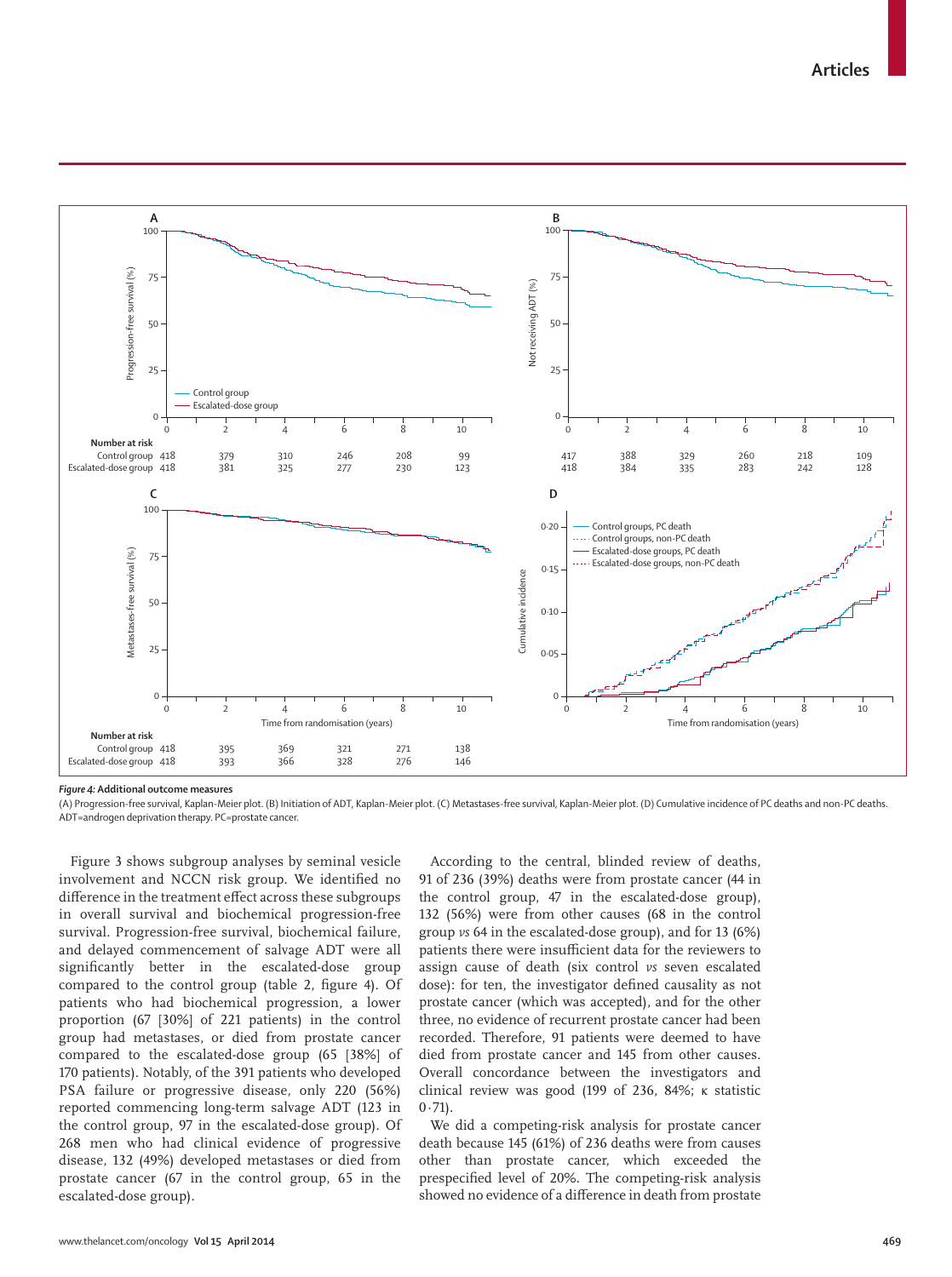cancer. The sub-HR for the comparison of cumulative incidences is 1·07 (95% CI 0·71–1·61; p=0·75) in favour of the control group with a cause-specific HR for prostate cancer deaths of  $1.06$  (95% CI 0.70– $1.60$ ; p=0.79) and for other deaths of  $0.96 (0.69-1.32; p=0.78)$ .

NCCN risk group was available for 90 of the 91 patients who died from prostate cancer. NCCN risk group was clearly related to the probability of dying from prostate cancer. Only one of 160 (1%) men with low-risk disease died from prostate cancer compared with 21 of 311 (7%) with intermediate-risk disease and 68 of 362 (19%) with high-risk disease. As a proportion of total deaths, for lowrisk disease, one (control group) of 20 (5%) were from prostate cancer compared with 21 (nine control *vs* 12 escalated-dose) of 81 (26%) for intermediate-risk disease and 68 (34 control *vs* 34 escalated-dose) of 133 (51%) for high-risk disease. We identified no evidence of heterogeneity of effect of dose escalation between these subgroups.

# **Discussion**

The previously reported advantage of escalated-dose conformal radiotherapy treatment compared to controldose conformal radiotherapy in biochemical progressionfree survival after a median follow-up of about 5 years was maintained in the present study with more mature data and a median follow-up of 10 years. Using the HR, there was an absolute 13% (95% CI 6–19) increase in biochemical progression-free survival at 10 years from 43%. This improvement in biochemical control of disease has not translated into an advantage for metastases-free survival, prostate-cancer-specific survival, or overall survival. We identified no evidence of heterogeneity of treatment effect between low, intermediate, and highrisk groups.

We recorded a significant delay in the reported time to initiation of long-term, salvage ADT in the escalated-dose group; using the HR there was an absolute improvement of 7% (95% CI 0–12) at 10 years from 45%. This advantage of reducing or delaying the initiation of long-term ADT, which is associated with well-documented andropausal side-effects,<sup>22</sup> must be balanced against the known small increase in bowel side-effects from the five extra treatments in the escalated-dose group, which we and others have reported.5,6,8,10,16,23

Why has the difference in PSA control not translated into an advantage for metastasis-free survival and prostate-cancer-specific survival? Several factors might be involved. First, it is likely that there were more indolent recurrences confined to the prostate in the control group: a lower proportion of patients in the control group had metastases or died from prostate cancer than those in the escalated-dose group. Moreover, of patients who developed PSA failure or progressive disease, only 56% reported commencing long-term salvage ADT, and only 49% of patients who had clinical evidence of progressive disease developed metastases or died from prostate cancer. We now know that some men with indolent local disease do not necessarily need treatment, for example men with low-risk disease or older than 65 years do not benefit from radical prostatectomy, 24,25 and active surveillance has become a standard of care for patients with a favourable outlook.<sup>26</sup>

Second, there is a long time from commencement of salvage ADT to death. In an international trial of intermittent or continuous salvage androgen suppression,<sup>22</sup> time from salvage ADT to death was estimated at about 9 years, but with only about 17% of patients dying of prostate cancer after 7 years. In the control group of RT01, 25% of patients had a biochemical progression-free survival event by 2·6 years after randomisation, but it was 5·7 years from randomisation before 25% of patients had reported initiation of salvage ADT; median times for these outcome measures have not been reached. Moreover, our results clearly show that NCCN risk group was related to the probability of dying from prostate cancer.

The lower bound of the 95% CI for overall survival was 0·77, and therefore our results cannot rule out some improvement in overall survival. More prolonged followup might show a difference in prostate-cancer mortality. After 14 years of follow-up, the small pilot study (N=126) which recruited before the start of RT01 suggested an overall survival advantage for the escalated-dose group (74 Gy) with HR  $0.59$ , but with only 19 prostate cancer deaths the 95% CIs were wide  $(0.23-1.49).5$ 

Our trial was designed in 1997 and launched in 1998 before the Phoenix definition<sup>27</sup> for biochemical recurrence became established, but our chosen definition of PSA failure with 2 ng/mL has much the same specificity and sensitivity.<sup>28</sup> Our results are in alignment with reported data from other studies of dose-escalated external beam radiotherapy (table 3), which have shown absolute advantages in PSA failure-free survival of 6–19% for dose-escalated treatments.

Even in trials with a high proportion of patients with poor prognostic factors and long follow-up, none have yet reported prostate-cancer-specific mortality of greater than 15%. When designing the RT01 trial, we anticipated that most patients would die of the disease. However, overall survival was much better than predicted and death from non-prostate-cancer causes was a major competing risk. A meta-analysis with the other randomised trials would provide a larger number of events from patients with high-risk disease to assess the effect of dose-escalation on death from prostate cancer.

Our findings draw attention to two issues for future trials. First, prostate-cancer-specific survival has become a difficult outcome measure for localised prostate cancer trials to report in a reasonable timescale. Survival-based outcome measures must remain of paramount importance, but there are implications for recruiting centres, trials units, and funding bodies in collecting long-term data. The potential value of highquality, electronically linked, routinely collected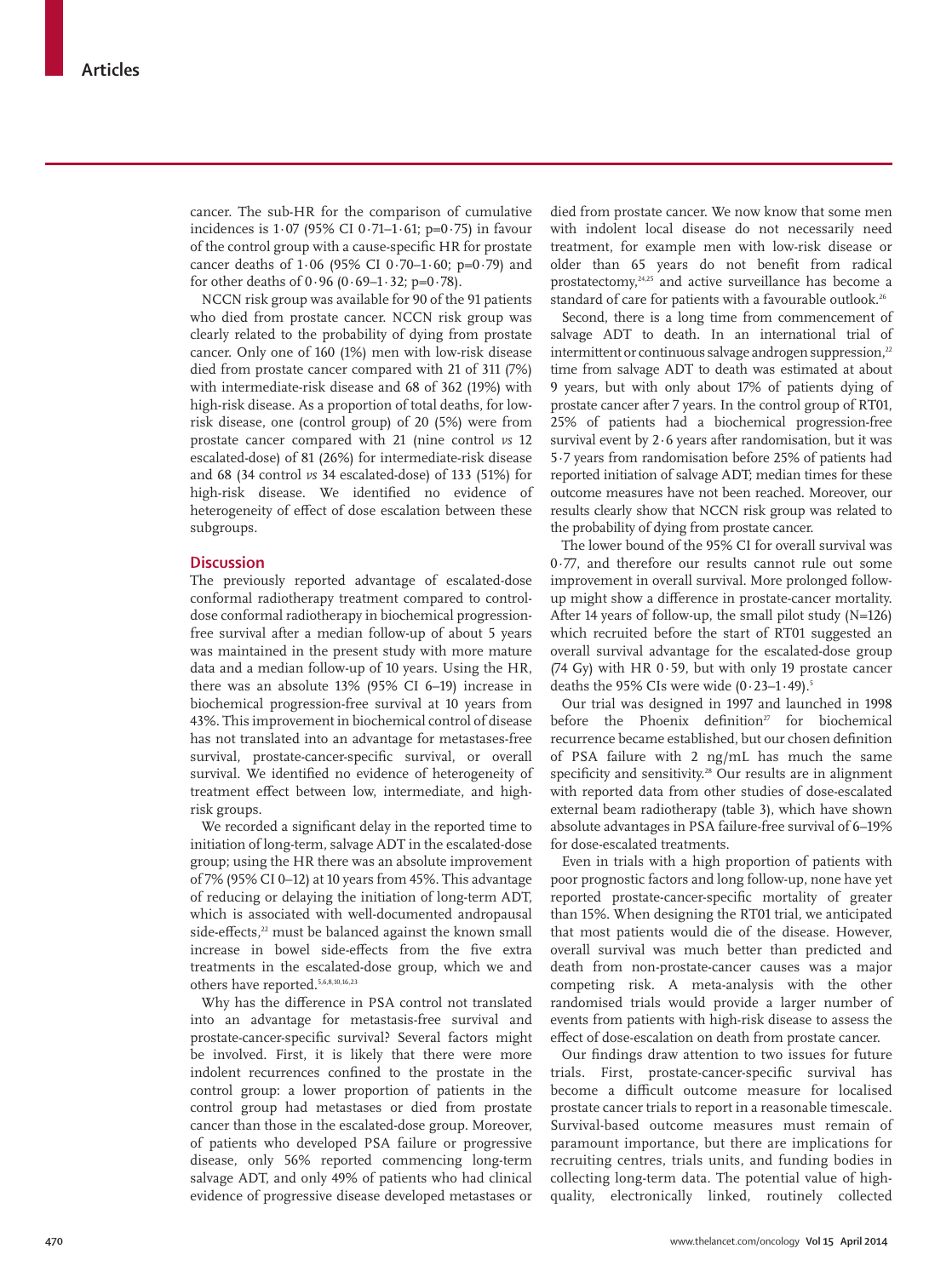|                                                                                                                                                                                                           | N    | Accrual<br>period | <b>Total radiation</b><br>dose<br>(Gy/number of<br>fractions) |           | <b>NAADT</b> NCCN risk |                   | Median<br>age<br>(years) | Data last<br>reported | follow-<br><b>up</b><br>(years) | Median PSA failure<br>$(N[\%])$ | Absolute<br>reduction in<br><b>PSA failure</b><br>in dose<br>escalated<br>group | Survival in<br>escalated-<br>dose<br>qroup | Prostate<br>cancer<br>deaths<br>$(N[\%])$ | Non-<br>prostate-<br>cancer deaths<br>$(N[\%])$ |           |
|-----------------------------------------------------------------------------------------------------------------------------------------------------------------------------------------------------------|------|-------------------|---------------------------------------------------------------|-----------|------------------------|-------------------|--------------------------|-----------------------|---------------------------------|---------------------------------|---------------------------------------------------------------------------------|--------------------------------------------|-------------------------------------------|-------------------------------------------------|-----------|
|                                                                                                                                                                                                           |      |                   | Control                                                       | Escalated |                        | Inter-<br>mediate | High                     |                       |                                 |                                 |                                                                                 |                                            |                                           |                                                 |           |
| MRC RT01                                                                                                                                                                                                  | 843  | 1998-<br>2001     | 64/32                                                         | 74/37     | All                    | 37%               | 43%                      | 67                    | 2012                            | $10-0$                          | 365 (43%)                                                                       | 13%<br>$(10 \text{ year})$                 | 70%<br>$(10 \text{ year})$                | 91(11%)                                         | 145 (17%) |
| NKI <sup>9</sup>                                                                                                                                                                                          | 664  | 1997-<br>2003     | 68/34                                                         | 78/39     | 22%                    | 27%               | 55%                      | 69                    | 2013                            | 9.2                             | 329 (50%)                                                                       | 6%<br>$(10 \,\text{year})$                 | 67%<br>$(10 \text{ year})$                | 88 (13%)                                        | 117 (18%) |
| PROG 95-09 <sup>8</sup>                                                                                                                                                                                   | 393  | 1996-<br>99       | 70.2/39                                                       | 79.2/44   | <b>No</b>              | 37%               | 4%                       | 67                    | 2010                            | 8.9                             | 83 (21%)                                                                        | 16%<br>$(10 \text{ year})$                 | 83%<br>(NS)                               | 6(1.5%)                                         | 55 (14%)  |
| MDACC <sup>6</sup>                                                                                                                                                                                        | 301  | 1993-<br>98       | 70/35                                                         | 78/39     | No                     | 46%               | 34%                      | 69                    | 2008                            | 8.7                             | 61 (20%)                                                                        | $19%$ *<br>$(8$ year)                      | 79%<br>$(8$ year)                         | 10 (3%)                                         | 70 (23%)  |
| ICR-RMH <sup>5</sup>                                                                                                                                                                                      | 126  | 1995-<br>97       | 64/32                                                         | 74/37     | All                    | 27%               | 53%                      | 67                    | 2013                            | 13.7                            | 64 (51%)                                                                        | 8%<br>$(12 \text{ year})$                  | About<br>60%<br>$(14 \text{ year})$       | 19 (15%)                                        | 32 (25%)  |
| GETUG 0610                                                                                                                                                                                                | 306  | 1999-<br>2002     | 70/35                                                         | 80/35     | <b>No</b>              | <b>NS</b>         | 29%                      | 67                    | 2011                            | $5-1$                           | 85 (28%)                                                                        | 8.5%<br>$(5$ year)                         | (NS)                                      | 10(3.3%)                                        | 16(5.2%)  |
| Total<br>N=number of patients randomised. NAADT=short course neoadjuvant androgen deprivation therapy. NCCN=National Comprehensive Cancer Network. PSA=prostate-specific antigen. NS=not stated. *Freedom | 2633 | $\ldots$          |                                                               |           |                        |                   |                          |                       |                                 | $\ddotsc$                       | 987                                                                             | $\cdots$                                   | $\ddotsc$                                 | 224                                             | 435       |

from biochemical (PSA) or clinical failure.

*Table 3:* **Data from randomised controlled trials of dose-escalated external beam radiotherapy for prostate cancer**

outcome data needs to be explored. Second, it is particularly important to minimise treatment-related side-effects in groups of patients who are expected to live for a long time. We have previously reported our comparative side-effect data, which we planned to collect only to 5 years,7,15,16 and a limitation of the present report is that no 10-year patient-reported outcome data are available.

By contrast with the dose-escalation trials, phase 3 studies assessing the addition of neoadjuvant ADT to radical prostate radiotherapy have shown clear evidence of improved overall survival and cause-specific survival in meta-analysis.<sup>29,30</sup> Review of additional trial results<sup>11-14</sup> shows that survival benefits become apparent about 3–5 years after randomisation. One interpretation is that, in addition to short-course ADT having an effect on local control of disease.<sup>11</sup> 6 months of ADT also has a direct effect on eradication of micrometastatic disease. These trials have been in patients given modest doses of radiotherapy by present standards (equivalent to 70 Gy or lower) but large institutional US series have suggested much the same benefits of neoadjuvant ADT in patients given doses of 76–81 Gy.<sup>31,32</sup>

What are the relative merits of dose escalation and combined modality treatment with neoadjuvant ADT? Dose escalation leads to excellent local disease control using either external beam radiotherapy or brachytherapy<sup>33</sup> in lower risk disease. In more advanced NCCN intermediate-risk or high-risk localised disease neoadjuvant ADT seems to improve both local control and reduce distant metastases. By use of a biopsy sample obtained 2 years after treatment as a gold

#### *Panel:* **Research in context**

#### **Systematic review**

Radiotherapy dose is limited by treatment-related side-effects. Advancing radiotherapy techniques using conformal radiotherapy had been shown to reduce the occurrence of side-effects.<sup>3</sup> Dose-escalation therefore became feasible with the hypothesis that higher radiation doses would lead to improved outcomes.<sup>5,37-39</sup>

### **Interpretation**

As far as we are aware, this study is the largest dose-escalation trial to have reported long-term efficacy results. Other dose-escalation trials<sup>5,6,8-10</sup> in prostate cancer have shown an improvement in disease outcome assessed by biochemical progression-free survival. However, none of these trials have convincingly shown a positive effect on overall or prostate-cancer-specific survival after 10 years of follow-up. Dose escalation improves intermediate disease outcomes and reduces the use of salvage hormonal treatment, but at the cost of a modest increase in treatment-related side-effects. Further improvements in radiotherapy techniques have been shown to reduce the effect of dose-escalation on side-effects<sup>4,40,41</sup> and should be used to maintain the reported advantages of dose-escalation while minimising treatment sequelae.

standard method<sup>34</sup> to detect local recurrence, a 3-month period of neoadjuvant ADT given with modest-dose or high-dose radiotherapy reduced positive biopsy findings from 46% to 10%.<sup>35</sup> In a preplanned substudy of the RT01 trial, only six (6%) of 97 men in the escalated-dose group who agreed to have a biopsy 2 years after treatment had positive histology (unpublished). The gain of further dose escalation when given with neoadjuvant ADT might therefore be limited. The use of neoadjuvant ADT, however, must be balanced against the usually short-lasting increase in morbidity from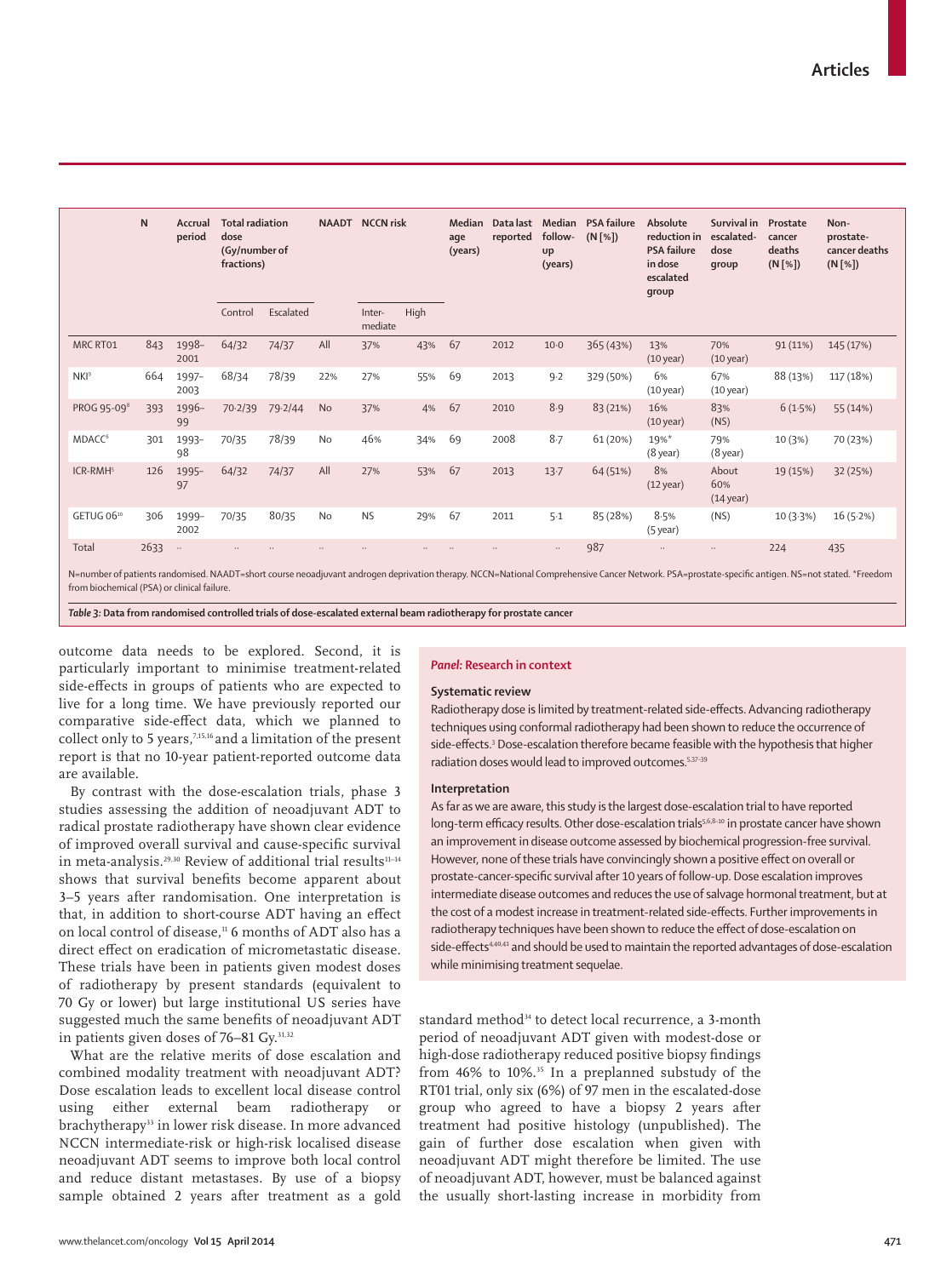short-term ADT.<sup>36</sup> Clinical trials that are in progress, including EORTC study 22991 (NCT00021450), will more completely define the role of combined modality treatment and high-dose radiotherapy.

Since we designed our trial using conformal radiotherapy methods, technology advances have led to the widespread introduction of intensity-modulated,<br>image-directed, and image-guided techniques image-directed, and image-guided techniques including the combined use of external beam radiotherapy with high-dose or low-dose rate brachytherapy, which have enabled high-dose treatment to be given with a reduced prevalence of side-effects using conventional or hypofractionated schedules (panel).<sup>4,40,41</sup> High-quality treatments are essential to maintain the potential advantages of dose-escalated treatment in improving disease control and avoiding salvage therapy, while maintaining low levels of treatmentrelated side-effects.

In conclusion, we have shown a clear and maintained advantage in biochemical (PSA) assessment of disease control, which has translated into a modest reduction in salvage ADT, but no evidence of a benefit in survivalbased outcome measures with a median follow-up of 10 years. These efficacy data must be weighed against the increase in acute and late toxicities associated with escalated dose.

#### **Contributions**

DPD was chief investigator and Trial Management Group chair. DPD, IS, JDG, DB, CCJ, JLM, JMR, and CDS were principal investigators. DPD, GJ, JDG, EGA, CM, and MRS were Trial Management Group members. DPD designed the trial and did the scientific literature search. MRS and CM did trial coordination. GJ and MRS did data analysis. All authors collected data. DPD, IS, JG, RAC, and VK reviewed deaths. DPD, GJ, and MRS wrote the report. All authors were involved in data interpretation, manuscript review, and approval of the final manuscript.

#### **Declaration of interests**

MRS, MKBP, GJ, CM are employees of the sponsor at the Medical Research Council, Clinical Trials Unit at UCL, London, UK. The other authors declare that they have no competing interests.

#### **Acknowledgments**

The trial was supported by the MCR CTU at UCL core funding, code MQAB. DPD, VK, and RAH are supported by the Royal Marsden NHS Foundation Trust and Institute of Cancer Research NIHR Biomedical Research Centre for Cancer. These results were presented at the 2011 European Multidisciplinary Cancer Congress; Stockholm, Sweden; Sept 22–27, 2011.

#### **Reference s**

1 NICE. Prostate cancer: diagnosis and treatment. 2014. http:// guidance.nice.org.uk/CG175 (accessed Feb 11, 2014).

- 2 Mohler J, Bahnson RR, Boston B, et al. NCCN clinical practice guidelines in oncology: prostate cancer. *J Natl Compr Canc Netw* 2010; **8:** 162–200.
- 3 Dearnaley DP, Khoo VS, Norman AR, et al. Comparison of radiation side-effects of conformal and conventional radiotherapy in prostate cancer: a randomised trial. *Lancet* 1999; **353:** 267–72.
- 4 Dearnaley D, Syndikus I, Sumo G, et al. Conventional versus hypofractionated high-dose intensity-modulated radiotherapy for prostate cancer: preliminary safety results from the CHHiP randomised controlled trial. *Lancet Oncol* 2012; **13:** 43–54.
- 5 Creak A, Hall E, Horwich A, et al. Randomised pilot study of dose escalation using conformal radiotherapy in prostate cancer: long-term follow-up. *Br J Cancer* 2013; **109:** 651–57.
- 6 Kuban DA, Tucker SL, Dong L, et al. Long-term results of the M D Anderson randomized dose-escalation trial for prostate cancer. *Int J Radiat Oncol Biol Phys* 2008; **70:** 67–74.
- 7 Dearnaley DP, Sydes MR, Graham JD, et al. Escalated-dose versus standard-dose conformal radiotherapy in prostate cancer: first results from the MRC RT01 randomised controlled trial. *Lancet Oncol* 2007; **8:** 475–87.
- Zietman AL, Bae K, Slater JD, et al. Randomized trial comparing conventional-dose with high-dose conformal radiation therapy in early-stage adenocarcinoma of the prostate: long-term results from Proton Radiation Oncology Group/American College of Radiology 95-09. *J Clin Oncol* 2010; **28:** 1106–11.
- 9 Heemsbergen WD, Al-Mamgani A, Slot A, Dielwart MF, Lebesque JV. Long-term results of the Dutch randomized prostate cancer trial: impact of dose-escalation on local, biochemical, clinical failure, and survival. *Radiother Oncol* 2013; published online Nov 15. DOI:10.1016/j.radonc.2013.09.026.
- 10 Beckendorf V, Guerif S, Le Prise E, et al. 70 Gy versus 80 Gy in localized prostate cancer: 5-year results of GETUG 06 randomized trial. *Int J Radiat Oncol Biol Phys* 2011; **80:** 1056–63.
- 11 Denham JW, Steigler A, Lamb DS, et al. Short-term neoadjuvant androgen deprivation and radiotherapy for locally advanced prostate cancer: 10-year data from the TROG 96.01 randomised trial. *Lancet Oncol* 2011; **12:** 451–59.
- 12 D'Amico AV, Chen MH, Renshaw AA, Loffredo M, Kantoff PW. Androgen suppression and radiation vs radiation alone for prostate cancer: a randomized trial. *JAMA* 2008; **299:** 289–95.
- 13 Jones CU, Hunt D, McGowan DG, et al. Radiotherapy and short-term androgen deprivation for localized prostate cancer. *N Engl J Med* 2011; **365:** 107–18.
- 14 Roach M 3rd, Bae K, Speight J, et al. Short-term neoadjuvant androgen deprivation therapy and external-beam radiotherapy for locally advanced prostate cancer: long-term results of RTOG 8610. *J Clin Oncol* 2008; **26:** 585–91.
- 15 Dearnaley DP, Sydes MR, Langley RE, et al. The early toxicity of escalated versus standard dose conformal radiotherapy with neo-adjuvant androgen suppression for patients with localised prostate cancer: results from the MRC RT01 trial (ISRCTN47772397). *Radiother Oncol* 2007; **83:** 31–41.
- 16 Syndikus I, Morgan RC, Sydes MR, Graham JD, Dearnaley DP. Late gastrointestinal toxicity after dose-escalated conformal radiotherapy for early prostate cancer: results from the UK Medical Research Council RT01 trial (ISRCTN47772397). *Int J Radiat Oncol Biol Phys* 2010; **77:** 773–83.
- 17 Sydes MR, Stephens RJ, Moore AR, et al. Implementing the UK Medical Research Council (MRC) RT01 trial (ISRCTN 47772397): methods and practicalities of a randomised controlled trial of conformal radiotherapy in men with localised prostate cancer. *Radiother Oncol* 2004; **72:** 199–211.
- 18 Roach M 3rd. The use of prostate specific antigen, clinical stage and Gleason score to predict pathological stage in men with localized prostate cancer. *J Urol* 1993; **150:** 1923–24.
- 19 Pilepich MV, Asbell SO, Krall JM, et al. Correlation of radiotherapeutic parameters and treatment related morbidity analysis of RTOG Study 77-06. *Int J Radiat Oncol Biol Phys* 1987; **13:** 1007–12.
- 20 LENT SOMA scales for all anatomic sites. *Int J Radiat Oncol Biol Phys* 1995; **31:** 1049–91.
- Fine J, Gray RJ. A proportional hazards model for the subdistribution of a competing risk. *J Am Stat Soc* 1999; **94:** 496–509.
- 22 Crook JM, O'Callaghan CJ, Duncan G, et al. Intermittent androgen suppression for rising PSA level after radiotherapy. *N Engl J Med* 2012; **367:** 895–903.
- 23 Al-Mamgani A, van Putten WL, Heemsbergen WD, et al. Update of Dutch multicenter dose-escalation trial of radiotherapy for localized prostate cancer. *Int J Radiat Oncol Biol Phys* 2008; **72:** 980–08.
- 24 Wilt TJ, Brawer MK, Jones KM, et al. Radical prostatectomy versus observation for localized prostate cancer. *N Engl J Med* 2012; **367:** 203–13.
- Bill-Axelson A, Holmberg L, Ruutu M, et al. Radical prostatectomy versus watchful waiting in early prostate cancer. *N Engl J Med* 2011; **364:** 1708–17.
- 26 Klotz L. Active surveillance: the Canadian experience with an "inclusive approach". *J Natl Cancer Inst Monogr* 2012; **45:** 234–41.